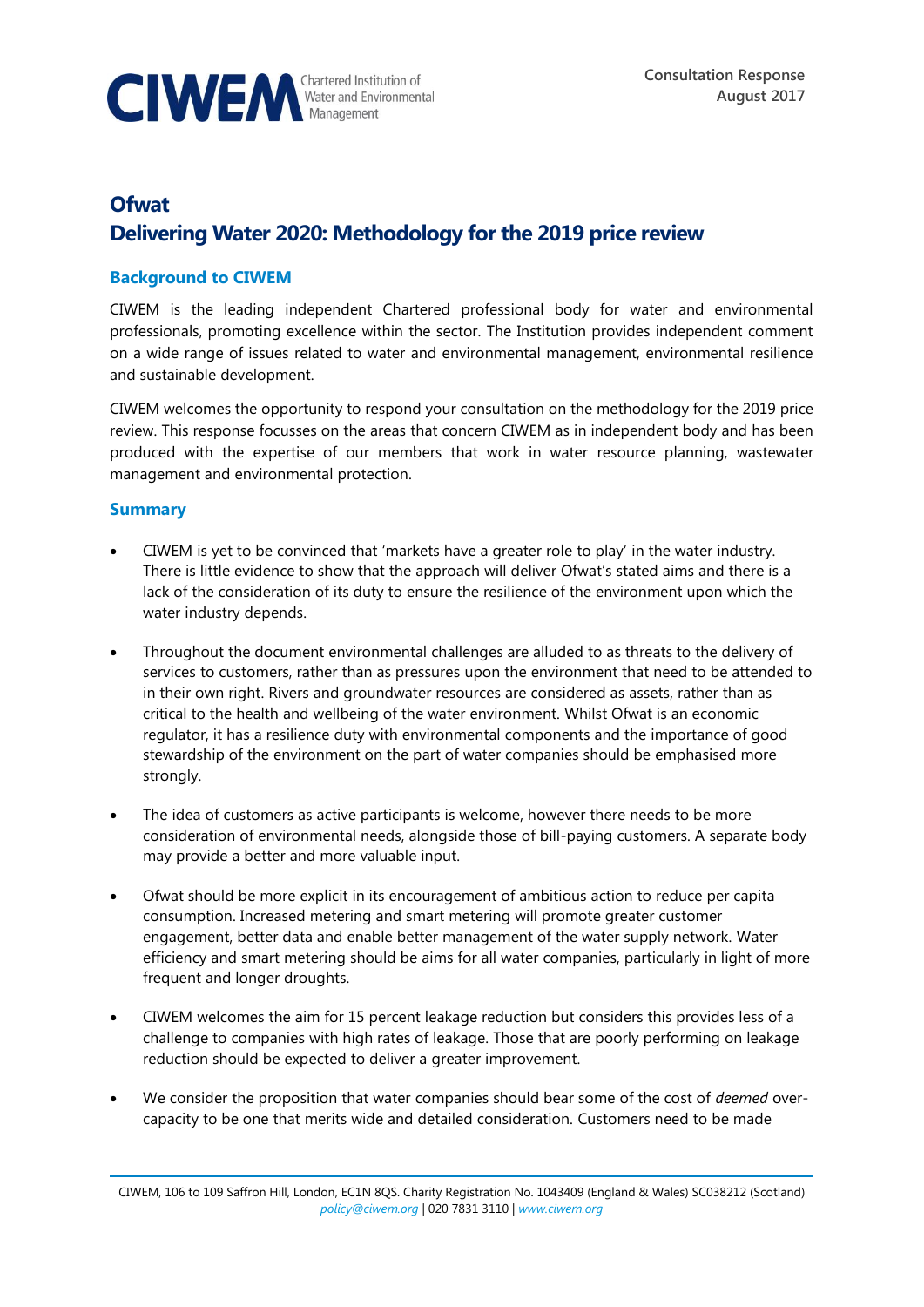aware of the cost of resilience to different risks and of the cost of not having resilience to those risks.

- Ofwat should be doing more to ensure that a waste water management plan (WWMP) process is established as a matter of importance and urgency. Ofwat should urge water companies to produce WWMPs on a voluntary basis (as was the case for Water Resource Management Plans (WRMPs), before they became statutory obligations upon water companies).
- We doubt that the introduction of a separate price control for water and water network price controls will encourage significantly greater trading between water companies over and above those that are already under realistic consideration. We are concerned that it will not be able to deliver water when it is needed most, i.e. during drought.
- We have doubts as to the reliable volumes that might be provided to water companies by nonwater company resource owners, particularly in the dry, drought and extreme drought events to which Government expect water companies to be resilient.

#### **General comments**

CIWEM considers that this consultation has not been written in plain English and there is little chance of ordinary customers reading and understanding it. We have also found the consultation period to be too short for a matter of this size and difficult to respond to given the timing over the summer.

We urge recognition of the benefit on focussing on managing and regulating for dry events, which are set to occur more often, and with greater impact on the health and welfare of people, business and the environment. It is to those challenges to which market based and other solutions need to be addressed and tuned, not to everyday supply-demand cost questions.

The introduction of markets and controls for water resources and network plus is part of the ongoing dismantling of vertically integrated, catchment-based WASCs, and we consider this is a backwards step, without regard to the hydro(geo)logical and environmental constraints around water resources, or the benefits that the current company structures bring.

The approach seems to run counter to the catchment based approach and will also hamper the technical delivery of water resource management plans. The methodology also places far too much confidence in demand forecasts if it expects to be able penalise companies for over-investment in resources for demands that do not materialise and where are resilience, drought planning and headroom in this context.

It is worth noting that some of the measures do not apply wholly or mainly in Wales, particularly around bi-lateral markets as the rules are different around retail competition/ wholesale. Generally these differences are noted within the document.

#### **Commentary and responses to consultation questions**

#### **Chapter 4 Delivering outcomes for customers**

*Resilience to extreme events (p58).* We support the need for the development of resilience to extreme events, and welcome its incorporation into the performance commitments that are specifically designed to deal with extremes, as opposed to the exclusion of extremes from consideration and assessment.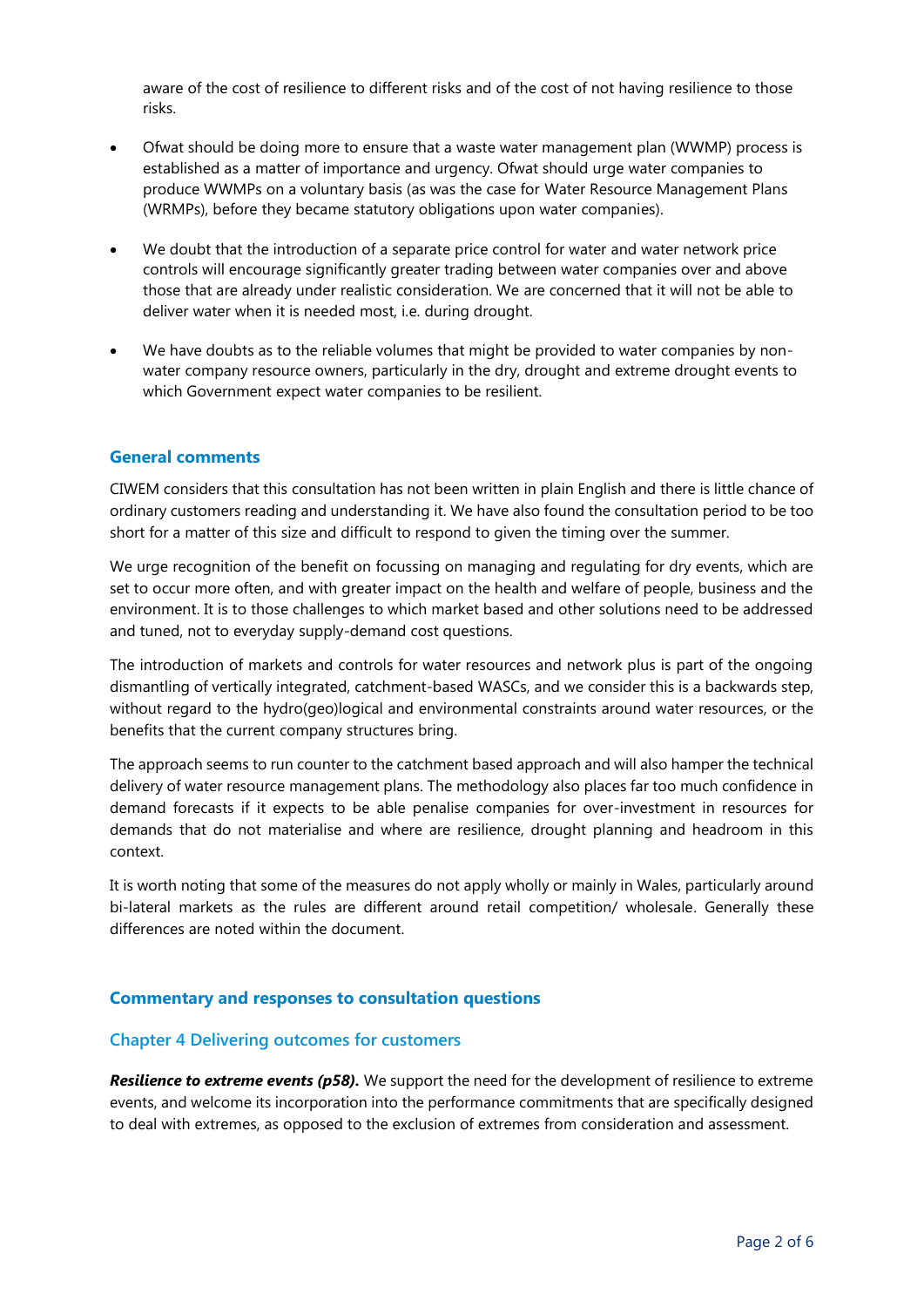**Risk of severe restrictions in drought (p59).** We would like to see greater specificity in the common performance commitment on the risk of exposure to severe supply restrictions. We think that there should be a specific commitment on the use of level 3 emergency drought order measures, and another on the use of level 4 measures (e.g. rota cuts, bowser etc. supplies, standpipes).

**Environmental performance commitment (p63).** We regard the expectation that companies have "one or more performance commitments relating to their environmental impact" as a welcome start. We would like to see balance between managing the environment upon which water and wastewater service provision depends, and the delivery of those water and wastewater services.

*Abstraction Incentive Mechanism (AIM) (p63).* We welcome the requirement upon companies "to propose a bespoke performance commitment in line with the AIM guidelines" (p63), and to "propose financial incentives to accompany AIM performance commitments" (p63).

*Water consumption/ water efficiency commitments (p56) –* We support the inclusion of per capita consumption (PCC) as a proposed common performance commitment for PR19.

The calculation methodology for this indicator and target setting based on a frontier or percentage reduction requires further explanation in the final methodology. If it is estimated by dividing total consumption by total household population, as per the WRP tables, both values are estimates, are not measured and are subject to error and there is no correction for rate of household metering. The simple calculation will obscure a number of factors which affect household consumption, in particular occupancy which will vary between and within water companies. There are a wide range of indicators for consumption and "best practice" water efficiency that could be considered for the common commitment or bespoke commitments.

Water UK are currently undertaking work to explore the variation in reported PCC across England and Wales, as part of the Long Term WRP programme. This will provide some useful insights into this complex area.

**Leakage performance commitment (p70).** We support the need and drive for improved leakage reductions by companies. The ambitious minimum target to reduce leakage by 15 per cent is significant. This, combined with the leakage consistency work is likely to have a fundamental impact on leakage strategy and activity in the 'baseline scenario' in water resource management plan terms, and the use of leakage options as a response to supply-demand deficits in the 'final plan scenario'.

However we are concerned, notwithstanding the use of percentage based reduction targets, that the blanket targets provide a softer challenge to companies with high rates of leakage, compared to those who have delivered recent improvements or who already have low rates of leakage. Those that are poorly performing on leakage reduction should be expected to deliver a greater improvement.

**Outcome Delivery Incentives (ODIs) (p71/72).** We support the proposal to raise the bar on ODI standards, by imposing penalties on companies that deliver average (and lower than average) performance on their ODI package (p72). We also support the proposal to stretch the range and vary the profile of penalties and rewards for outturn ODI performance (as shown in Figure 4.4 on p76).

Chapter 4, Q3: Do you agree with our proposals for strengthening outcome delivery incentives?

Yes CIWEM supports strengthening outcome delivery incentives.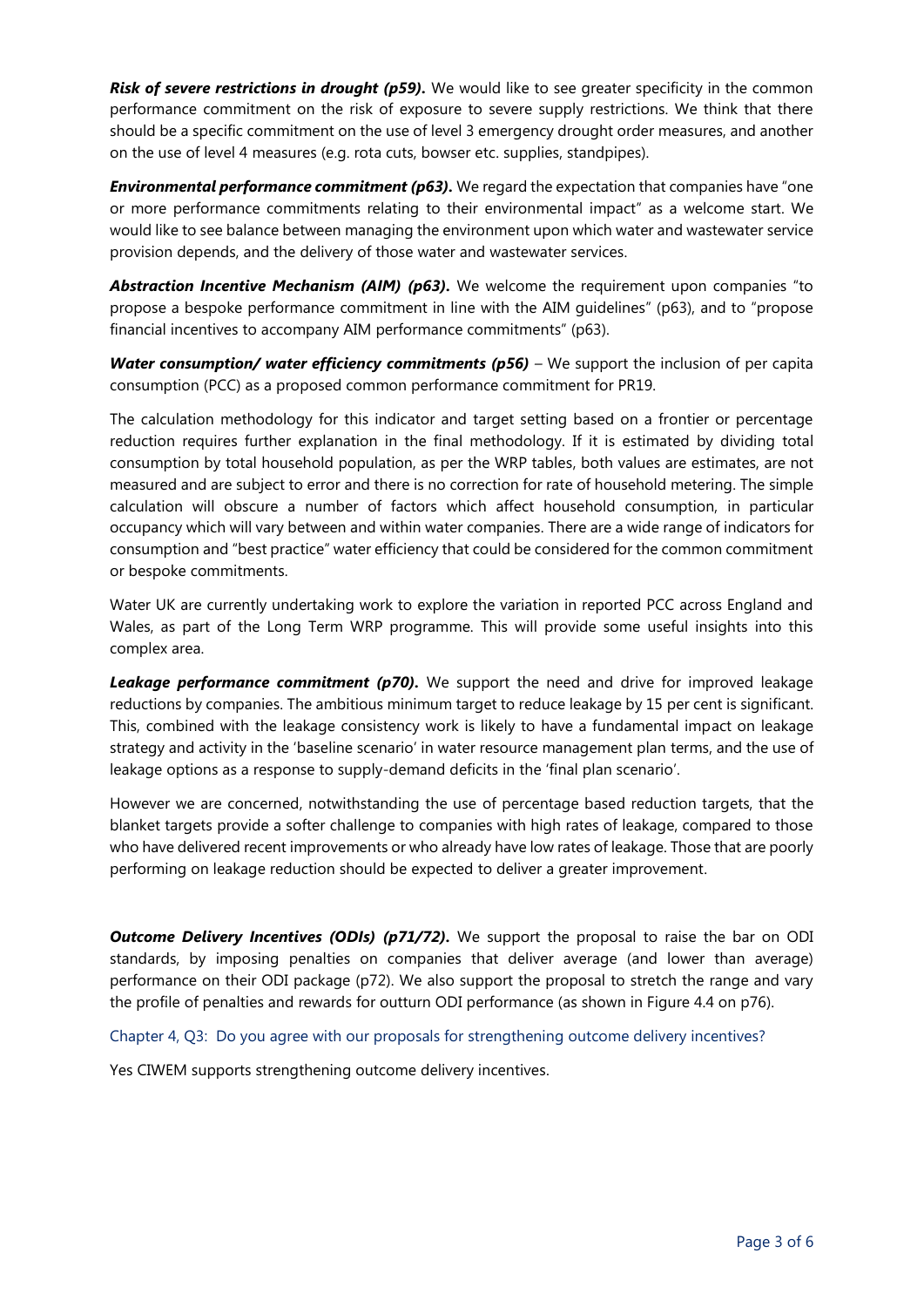## **Chapter 5 Securing long term resilience**

**Long-term resilience (p91).** CIWEM supports the focus on delivering long-term resilience. However we consider the management of the environmental resource that sustains services to customers has been ignored. The focus is entirely on meeting customer expectations (however realistic or unrealistic), at affordable prices without apparent regard to the need for increased care in the use of water, under threat of increasing scarcity and increasing competition for resources between customers. Nor does it consider the changing needs of nature and the environment.

We support the continuation of (bill-paying) customer-focussed challenge groups, but we think that there should be an equivalent separate group to represent the interests of the environment. Experience to date suggests that environmental perspectives form an all-too-small part of most customer challenge groups, with the result that the perspective is often lost. Environmental externalities need to be reflected in water prices and water customers included in this discussion.

One area where customer engagement is critical is long-term resilience, particularly with regard to ageing infrastructure and the need for replacement. This is in part recognised through the ambitious minimum leakage targets identified. However much higher levels of investment are needed to catch up with the current <1 per cent asset replacement rates, particularly in the water supply network. This runs counter to the implicit expectation that bills need to be managed downwards.

Increased metering and smart metering will promote greater customer engagement, better data and enable better management of the water supply network. It will also go a long way to solving how to measure consumption. We recognise Ofwat is directed by government policy on metering, but when it is shown to deliver reductions in consumption of at least 15 per cent, this seems counter-intuitive. This is indicative of how higher level policies are dictating what can and can't be done, especially in the area of increased role of markets.

**Assessment of resilience in business plans (p98).** We consider the "specific" focus on companies' operational, financial and corporate resilience to be lacking with regards to their duty to ensure the effect of their operations on the resilience of the environment upon which they depend. We note the advice given on p99, that the "risk assessment should consider the resilience of the ecosystem" and that "firms should have regard to the wider costs and benefits to the economy, society and the environment, including the sustainable use of natural capital – that is, our natural assets such as rivers and groundwater" but we find reference to the environmental imperatives to be too little, and too limited (e.g. to rivers and groundwater as resource assets, rather than to the health and well-being of the water environment *in the round*).

**The need for Waste Water Management Plans (WWMPs) (p100).** The consultation document notes that there "is no equivalent to the WRMP process for wastewater services." We believe that there should be, that this has been noted for some time and that Ofwat should be doing more to ensure that a WWMP process is established as a matter of importance and urgency. We consider that at the very least, Ofwat should urge water companies to produce WWMPs on a voluntary basis (as was the case for WRMPs, before they became statutory obligations upon water companies).

**Partnership working (p101).** Mention is made, by way of an example, of the possibility that "water companies may work with other partners, such as local farmers, to decrease pollution and so reduce water treatment." We would like to see greater encouragement from Ofwat to companies on this front.

*Environmental benefits from water trading and interconnectivity (p102).* We welcome mention of the benefits that greater interconnectivity and water trading might produce for sensitive abstraction from water sources when flows and levels are low. As noted, we support greater awareness of the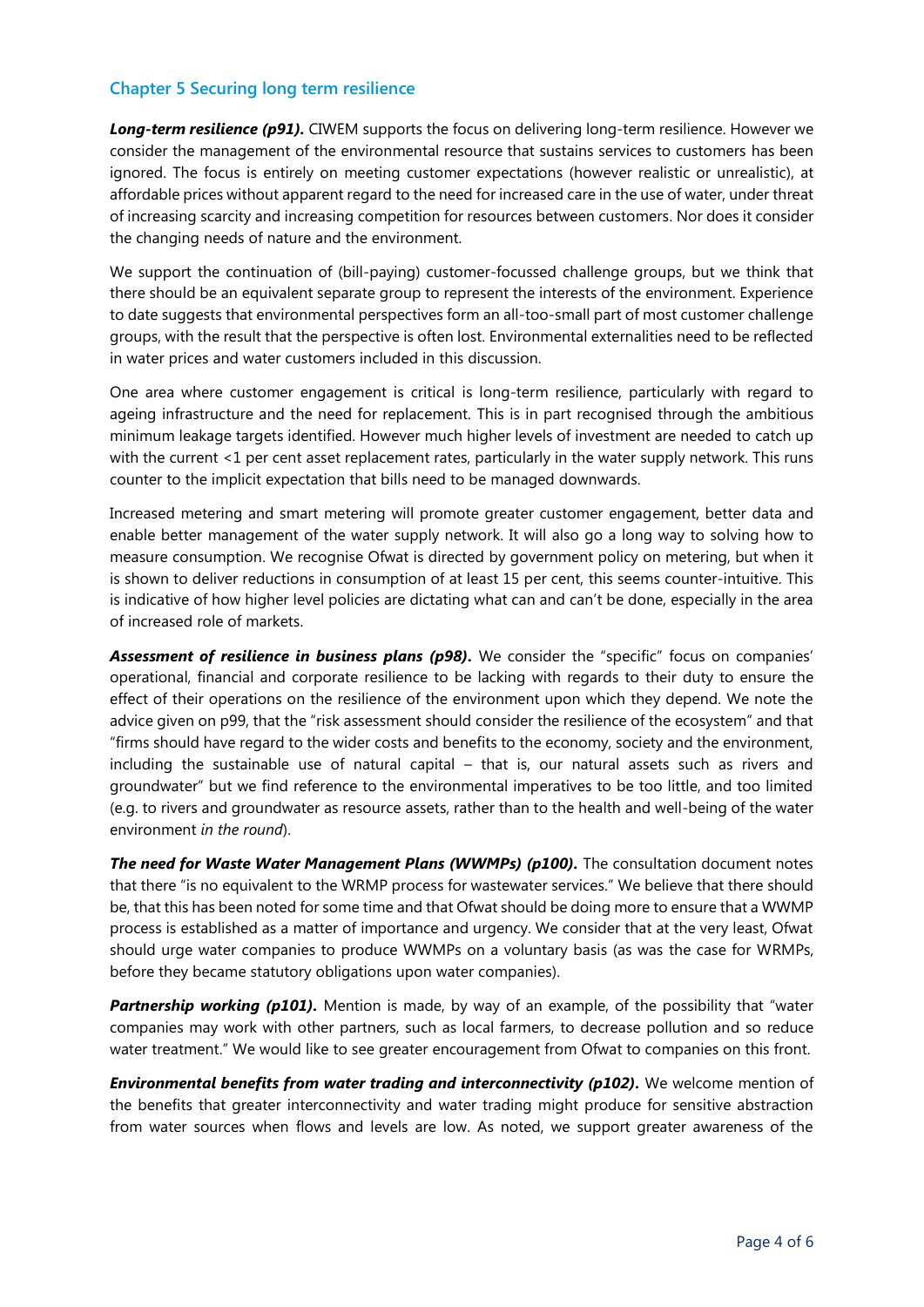opportunity to manage the environmental resource base in a sensitive manner, particularly where and when water is scarce, including through active use of the Abstraction Incentive Mechanism (AIM).

#### Chapter 5, Q1. Do you agree with our resilience planning principles?

No, we consider that much greater value needs to be placed on environmental resilience. See comments made above.

# **Chapter 6 Targeted controls, markets and innovation: wholesale controls**

*Encouragement of a long-term perspective, rather than a five-year one (p109*). CIWEM supports this objective.

**Water trading incentives (p116).** We support the approach taken by Ofwat to encourage new water trades by increasing financial rewards for exporters and lowering the cost of trading for importers. We acknowledge that the extent of trading arrangements (cf. the volumes actually traded in a given year) to date may well understate that to come. In the future a rolling annual account of trades agreed and made, would be helpful, not least to check the actuals against the May 2016 estimate of potential savings from trading (cf other supply-demand balance solutions) of £810 million net present value.

*The introduction of a separate price control for water resources (p117).* We note the carefullyworded claim that the introduction of a separate total revenue control for water resources "will inform, enable and encourage an effective market for new water resources". It may, yet as to whether it will deliver reliable new water resources when they are short (i.e. during droughts), is another matter. We wonder whether the cost to companies, and therefore to customers, of operating the water resources function under a separate price control from water network plus, for purposes of "revealing improved information that will enable us to set better targeted incentives" will prove to be worthwhile overall. The premise hinges upon the existence of third parties able to supply new reliable resources where and when they are needed, in the required volumes and at an acceptable price.

CIWEM doubts that the separation of the water resources and water network price controls will encourage significantly greater trading between water companies than those that are already under realistic consideration (including regional collaborations like WRE and WRSE, and inter-basin transfers like the Ely-Ouse and Severn-Thames schemes). We have doubts as to the reliable volumes that might be provided to water companies by non-water company resource owners, particularly in the dry, drought and extreme drought events to which Government expect water companies to be resilient.

*Inclusion of raw water reservoirs in the water resources control (p118).* We support this decision, in comparison to the option of including storage reservoirs in the water network plus control, based on the point of first abstraction being the boundary between the water resources and network controls.

*Use of water resources yield as the proposed capacity measure for distinguishing between pre***and post-2020 investment (p120).** We note the recognition on p121 that the average volume of water available from the environment (yield) is "dependent on the service level and the planning period, and is constrained by water resources control assets." The corollary is that yield will need to be defined by a set of values, not a single one. We also note the consideration of unit cost of yield as an alternative value for the purpose of rating pre- and post-2020 investment based revenue. We think this has attractions, in the specific context and merits further analysis.

*Risks of under- or over-investment in long term water supply-demand planning (p122).* We concur with the view that supply-demand balance planning involves inescapable risks, and that there are costs